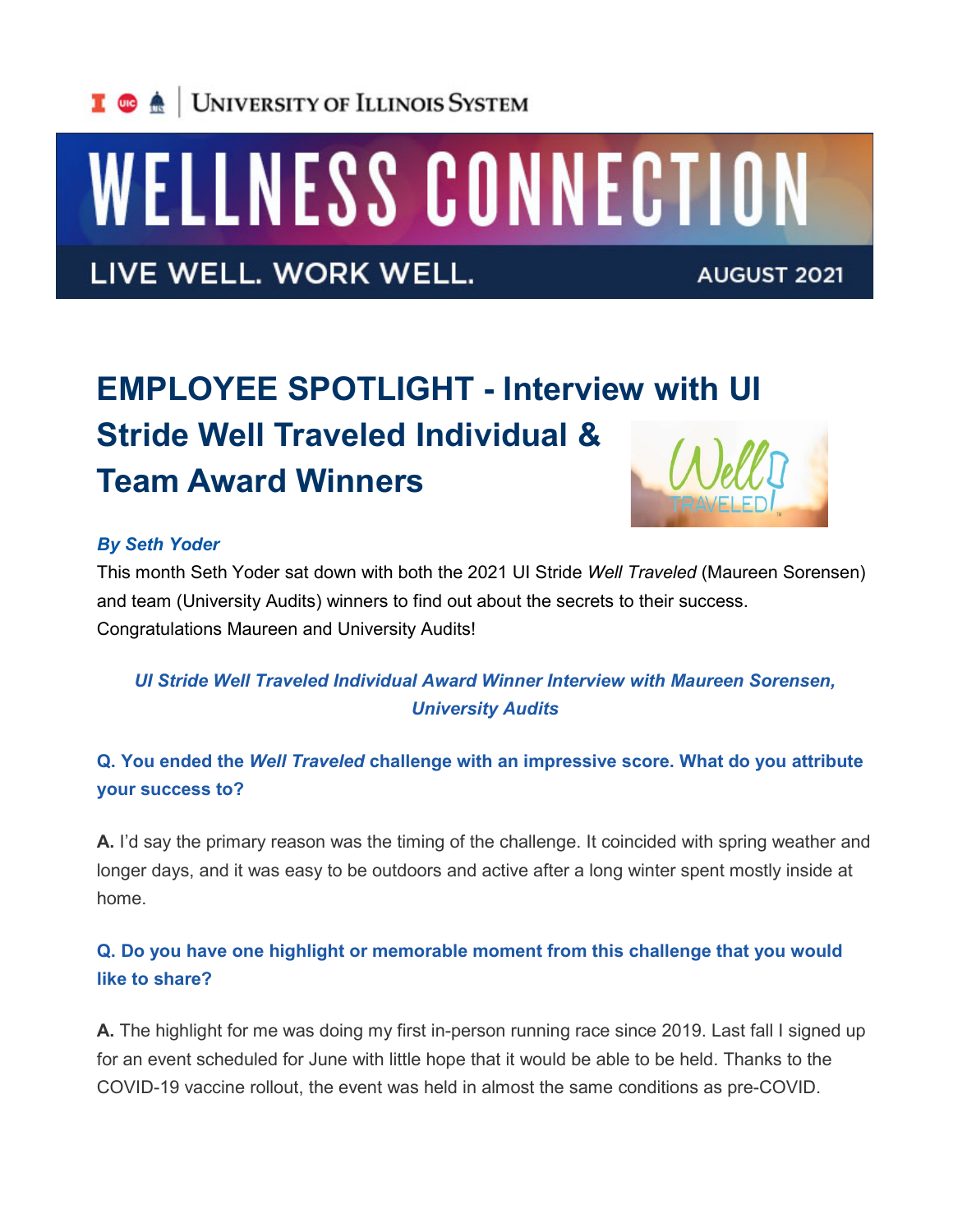#### **Q. Did you start any new habits or routines during this UI Stride challenge or did you continue the same habits and routines you had prior to the challenge?**

**A.** Doing stretching on a daily basis is something I always mean to do but thanks to this challenge, it did become a new habit.

#### **Q. What advice would you give to other System Office employees who would like to improve their results in the next UI Stride campaign?**

**A.** My advice is to find activities/exercises that you enjoy doing and incorporate them as much as possible. For instance, riding your bike or walking instead of driving whenever possible.

#### *UI Stride Well Traveled Team Winner Interview with Team University Audits*

### **Q. This was the longest UI Stride campaign to date. Did your team have any strategies on how to maintain motivation throughout the duration of the** *Well Traveled* **challenge?**

**A.** We did not have a singular strategy for the entire team. Due to the constraints the work-fromhome environment has created, the individuals on the team relied more on leaning into their personal wellness routines. Our team did find the communications and reminders from the UI Stride administrative team, as well as the wellness prompts from the website, helpful to encourage us to stick with our goals for the challenge. Additionally, the good weather during the spring campaign certainly helps by enabling us to get outdoors more often and participate in activities they may not do as much in the cooler months.

### **Q. Was there a particular highlight or memorable moment for your team during the challenge?**

**A.** We found the trivia component of the campaign to be interesting. It was nice to learn new things about various parts of the United States, all while completing our wellness goals for the day or the week.

#### **Q. What advice would you give to other System Office teams who would like to improve their results in the next UI Stride campaign?**

**A.** Our team largely felt that maintaining a daily routine helped ensure we stayed on track and held ourselves accountable. We also recognized the importance of mixing up activities. The *Well Traveled* challenge provided a variety of activities to choose from and we found that mixing in new activities throughout the campaign helped prevent our routines from becoming stagnant. Perhaps